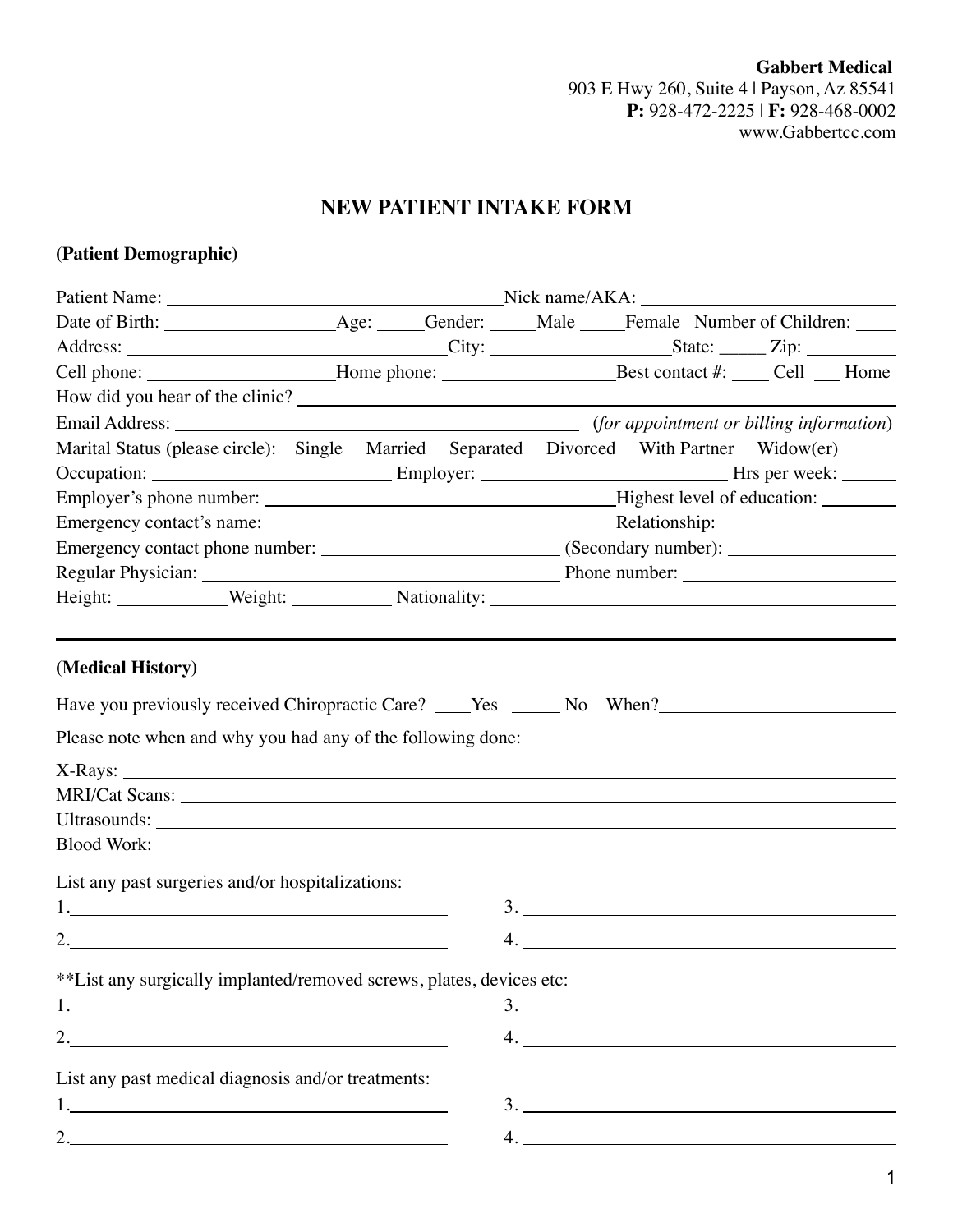## **(Medications/Allergies)**

| Do you take medication daily: _______Yes __________No                                                                    |                            |             |  |
|--------------------------------------------------------------------------------------------------------------------------|----------------------------|-------------|--|
| If yes, what kind, how often and what dosage?                                                                            |                            |             |  |
|                                                                                                                          | times a day.               |             |  |
|                                                                                                                          | times a day.               |             |  |
| $3.$ times a day.                                                                                                        |                            |             |  |
| **Are any of the medication(s) you take anti-inflammatories or anti-coagulants? The Ves The No                           |                            |             |  |
| Are you currently under any medication at this time? ______ Yes ________No                                               |                            |             |  |
| Please List All Sensitivities/Allergies/Reactions                                                                        |                            |             |  |
|                                                                                                                          |                            |             |  |
|                                                                                                                          |                            |             |  |
|                                                                                                                          |                            |             |  |
| **Have you ever been diagnosed with or treated for active cancer? ____________Yes ____________No                         |                            |             |  |
| **At this time, are you currently sick or fighting off any viral infection(s)? ______ Yes _______No                      |                            |             |  |
| (Self Assessment)                                                                                                        |                            |             |  |
|                                                                                                                          |                            |             |  |
|                                                                                                                          |                            |             |  |
|                                                                                                                          |                            |             |  |
| Do you experience pain or discomfort? $0 \t 1 \t 2 \t 3 \t 4 \t 5 \t 6 \t 7 \t 8 \t 9 \t 10$ (0 never - 10 all the time) |                            |             |  |
|                                                                                                                          | (Please circle)            |             |  |
|                                                                                                                          |                            |             |  |
| Indicate areas of your life affected or restricted due to your complaint:                                                |                            |             |  |
| _Home _Work _School _Sports _Hobbies _Family/Kids _Sex Life _Relationships                                               |                            |             |  |
| _Vehicle Operations _ Outdoor Activities _ Shopping _ Social Activities _ Pet Care _ Hygiene                             |                            |             |  |
|                                                                                                                          |                            |             |  |
|                                                                                                                          |                            |             |  |
| Due to my primary health complaint:                                                                                      |                            |             |  |
| My overall stress level has:<br>__Increased                                                                              | __Decreased<br>__No Change |             |  |
| __Increased<br>My ability to sleep well has:                                                                             | Decreased<br>No Change     |             |  |
| My daily energy level has:<br>_Increased                                                                                 | Decreased                  | _No Change  |  |
| My current quality of life:<br>__Increased                                                                               | Decreased                  | __No Change |  |
|                                                                                                                          |                            |             |  |
|                                                                                                                          |                            |             |  |

**How important is renewing your quality of life? 0 1 2 3 4 5 6 7 8 9 10**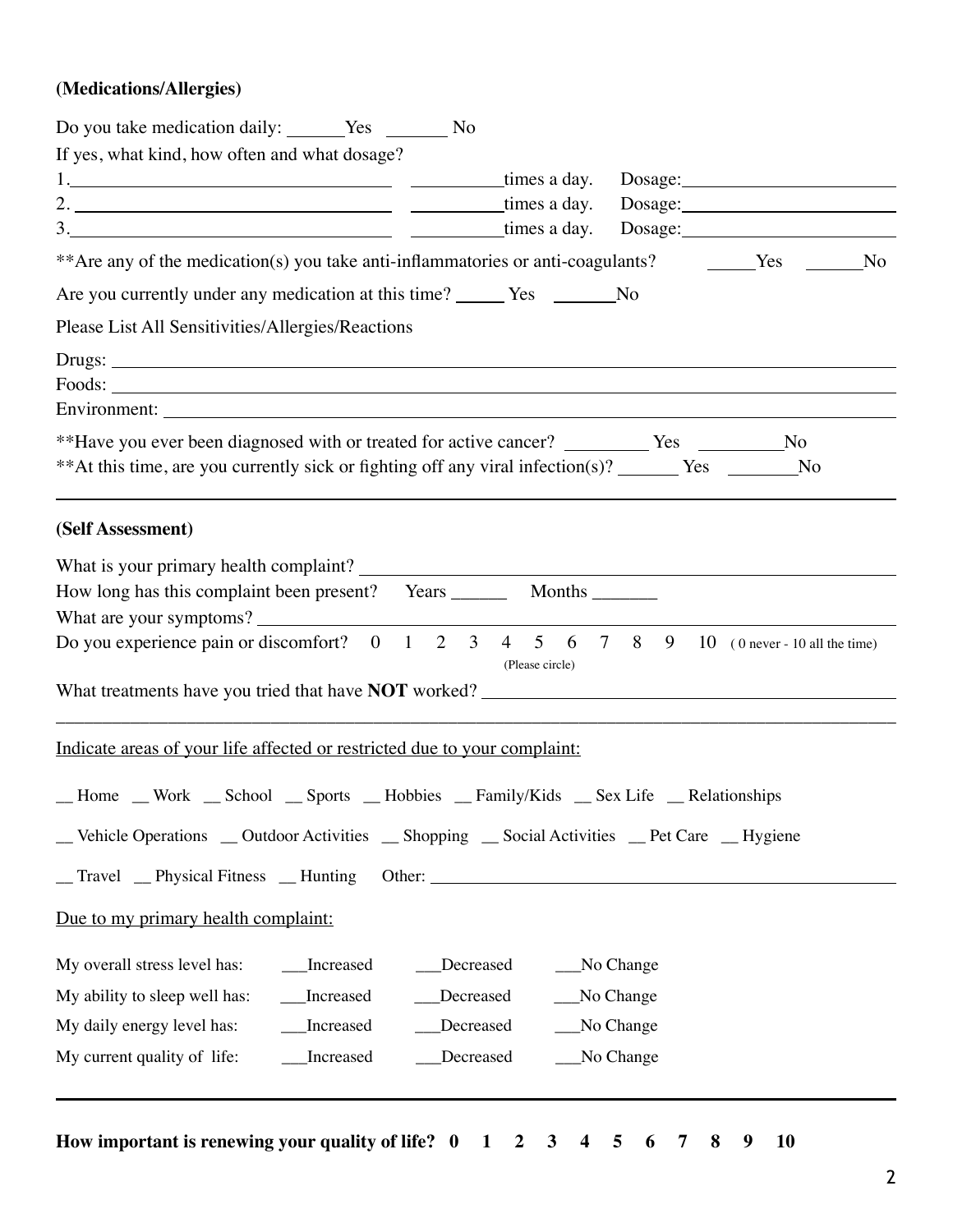# **HEALTH QUESTIONNAIRE**

#### **MUSCULO-SKELETAL NERVOUS SYSTEM GASTRO-INTESTINAL**

| Low back problems      | Numbness               | Poor appetite           |
|------------------------|------------------------|-------------------------|
| Pain between shoulders | Loss of feeling        | Excessive hunger        |
| Neck problems          | Paralysis              | Difficulty chewing      |
| Arm problems           | <b>Dizziness</b>       | Difficulty swallowing   |
| Leg problems           | Fainting               | Excessive thirst        |
| Swollen joints         | Headaches              | Nausea                  |
| Painful joints         | Muscle jerking         | Vomiting food           |
| Stiff joints           | Convulsions            | Vomiting blood          |
| Sore muscles           | Forgetfulness          | Abdominal pain          |
| Weak muscles           | Confusion              | Diarrhea                |
| Walking problems       | Depression             | Constipation            |
| <b>Broken</b> bones    |                        | <b>Black stool</b>      |
|                        | <b>GENITO-URINARY</b>  | <b>Bloody</b> stool     |
|                        |                        |                         |
| <b>CARDIO-VASCULAR</b> | <b>Bladder</b> trouble | Hemorrhoids             |
| <b>RESPIRATORY</b>     | Excessive urine        | Liver trouble           |
| Chest pain             | Scanty urination       | Gallbladder problems    |
| Pain over heart        | Painful urination      | Weight trouble          |
| Difficulty breathing   | Discolored urine       |                         |
| Persistent cough       |                        | <b>EYES, EARS, NOSE</b> |
| Coughing phlegm        | <b>FEMALE</b>          | & THROAT                |
| Coughing blood         | Vaginal discharge      | Eye strain              |
| Rapid heartbeat        | Vaginal bleeding       | Eye inflammation        |
| Blood pressure problem | Vaginal pain           | Vision problems         |
| Heart problems         | Breast pain            | Ear pain                |
| Lung problems          | Lumps on $break(s)$    | Ear noises              |

#### **INDICATE AREAS OF PAIN BELOW:**

Yes No Ear discharge Nose pain<br>Nose bleeding Nose discharge Difficult nose breathing Sore gums **Dental problems Dental problems Difficult** speech

<u> 1989 - Johann Barbara, martxa a</u>

**OTHER HEALTH CONCERNS:**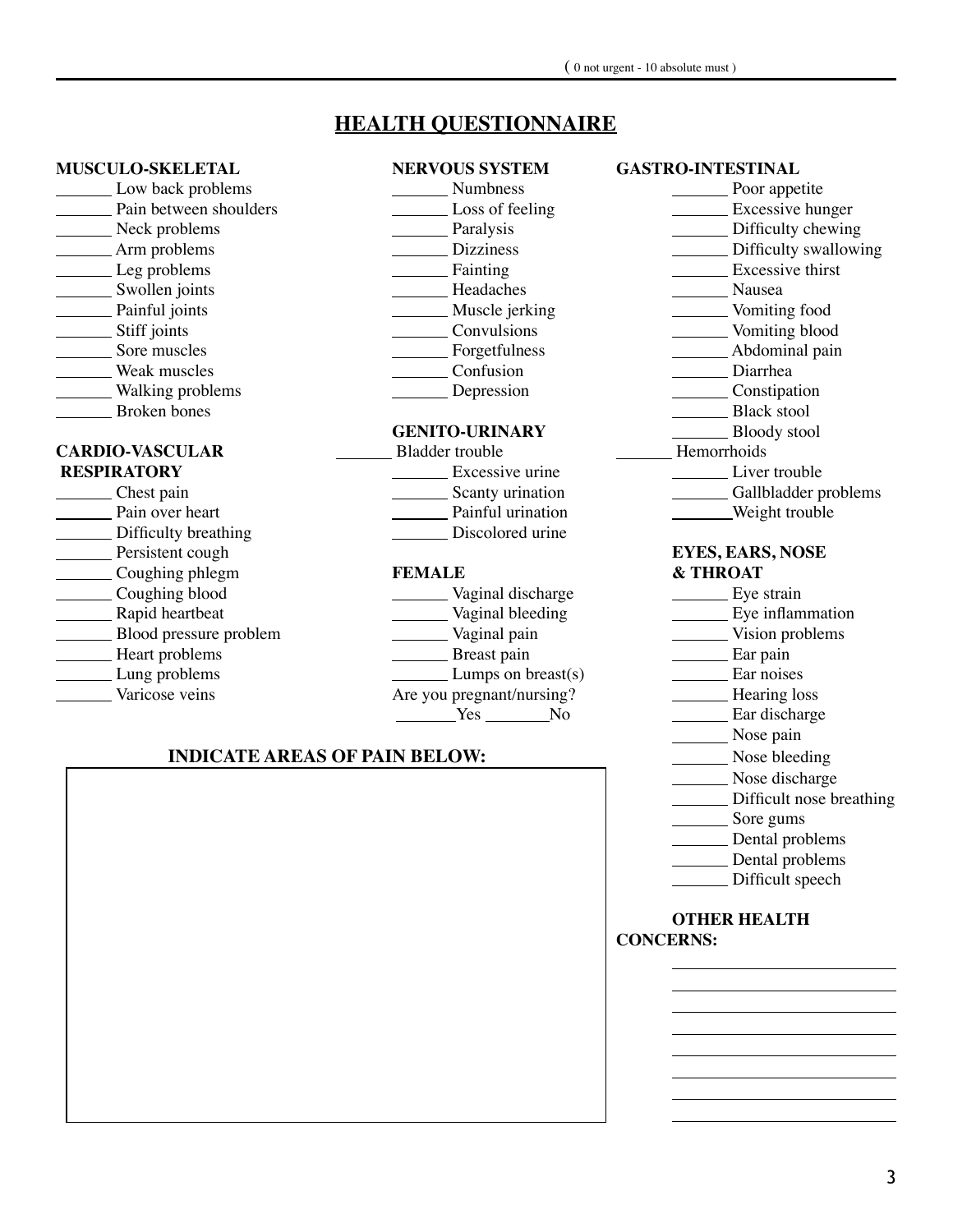Patient Signature:

Parent/Guardian Signature required if patient is under the age of 18.

 **Gabbert Medical** 903 E Hwy 260, Suite 4 | Payson, Az 85541 **P:** 928-472-2225 | **F:** 928-468-0002 www.Gabbertcc.com

# **CONSENT TO TREAT FORM**

## **CHIROPRACTIC TREATMENT**

Chiropractic care is a non-surgical, non-invasive procedure and has one of the safest records in health care. As with any healthcare specialty, we cannot promise a cure but we will give you our best care and we will discuss any questions or concerns with you.

Patients may experience temporary symptoms such as an increase in soreness following a massage, manipulation or traction. In addition, physiotherapy such as ice, heat or ultrasound may irritate the skin. There have been a few cases where adjustments may have aggravated a bulging or herniated disc or caused a rib fracture. On extremely rare occasions, adjustments to certain areas of the cervical spine have been related to a compromise of the vertebral artery and possible stroke symptomatology.

I acknowledge that I have discussed non-surgical Chiropractic care and physiological therapeutics and by signing below I authorize Gabbert Chiropractic & Pain Treatment Center to provide such care.

#### **NATUROPATHIC TREATMENT**

Naturopathic care focuses on holistic medical treatment and proactive prevention of diseases. By using protocols that minimize the risk of harm, naturopathic physicians help facilitate the body's inherent ability to restore and maintain optimal health.

Care provided by the doctors and staff at Gabbert Chiropractic & Pain Treatment Center encompasses routine diagnostic procedures, examination and medical treatment including, but not limited to, routine laboratory work, intravenous therapies, injection procedures, acupuncture, structural manipulation and administration of medications/supplements prescribed by the doctor.

I agree to treatment using, but not limited to, nutrition, lifestyle, homeopathy, herbs, acupuncture, aesthetic, hormones, pharmaceuticals, nutraceuticals (supplements), intravenous and injection therapies.

I understand and am informed that, as in the practice of naturopathic medicine/integrative medicine, there are some risks to treatment, including, but not limited to: pain, discomfort, blistering, minor bruising, discoloration, infections, burns, itching, loss of consciousness, allergic reactions to prescribed herbs, supplements, medications, aggravations of pre-existing symptoms.

## **MEDICAL RECORDS PROTOCOL**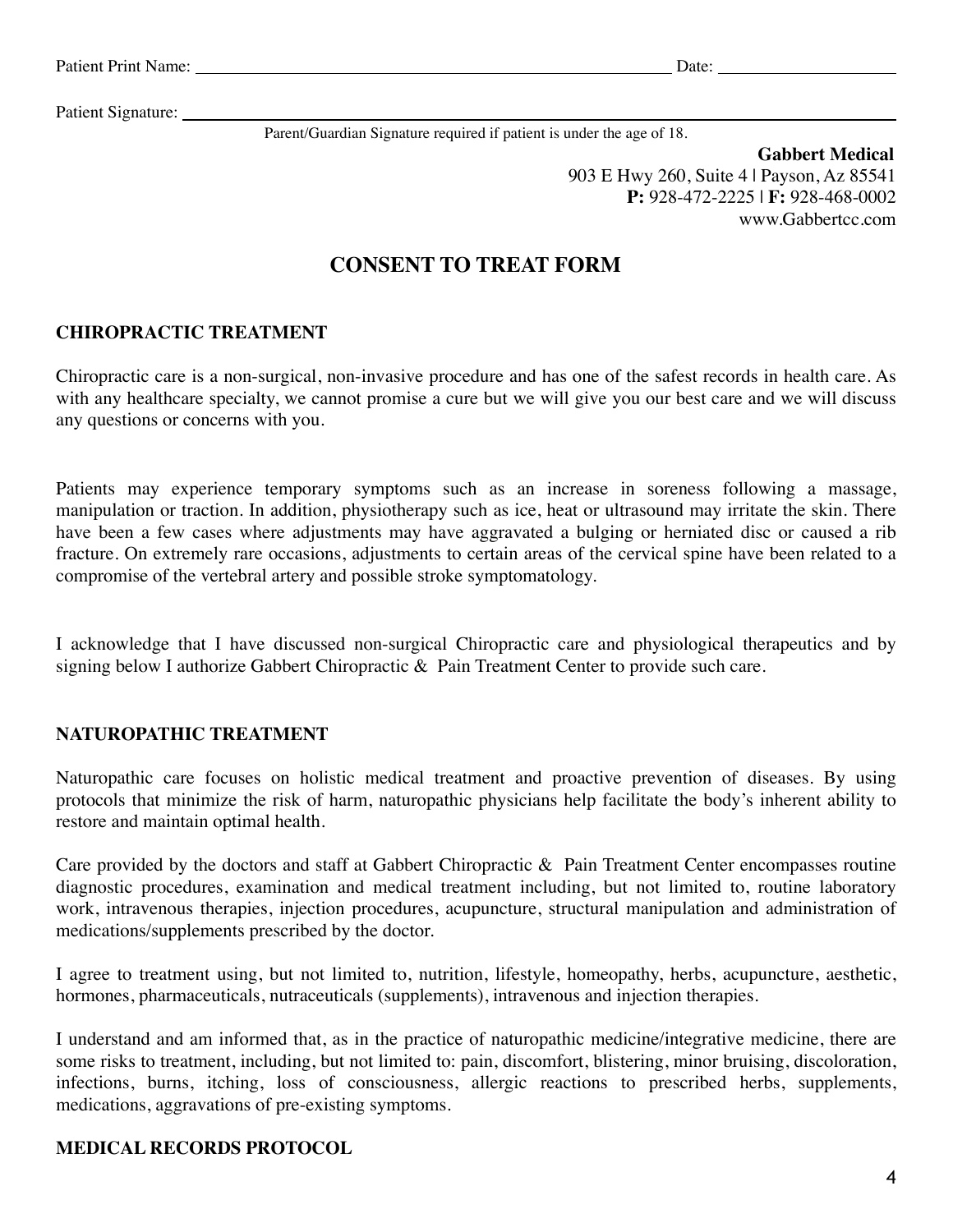Gabbert Chiropractic & Pain Treatment Center is in accordance with Arizona State Law maintains medical records for a period of at least six (6) years after the last treatment date. Minor patient's records are maintained for a period of at least three (3) years after the child's 18th birthday or for at least six (6) years after the last treatment date, whichever occurs later. Gabbert Chiropractic & Pain Treatment Center has a protocol for the secure storage, transfer, disposal and access of medical records at our office. By singing below I acknowledge that I have been provided a copy of the *Medical Records Protocol* for Gabbert Chiropractic & Pain Treatment Center and is available to me at any time upon request.

## **RECORD RELEASE**

I understand that my records and X-Rays may be released for professional consultations to other health providers as necessary. Gabbert Chiropractic & Pain Treatment Center routinely sends many X-Rays and related health care information to Diagnostic X-Ray Consultation Services for interpretation. Should additional consultations be required with other HealthCare providers (i.e. Orthopedists, Neurologist, etc.) records will be provided as necessary. I also understand that my records and X-Rays may be released for payment purposes to Insurance Companies, Attorneys, and/or other third parties as necessary to obtain payment. By singing below I authorize the release of my records and X-Rays for these purposes. I understand that all my records will be kept confidential and will not be released without my written consent.

## **NOTICE OF PRIVACY PRACTICES**

Gabbert Chiropractic & Pain Treatment Center in accordance with HIPAA regulations wants to protect your rights and privacy as a patient. In addition, we will not provide your medical records to any outside third party for independent marketing purposes. All medical records are stored in compliance with Arizona State Law. Any questions regarding Privacy Practices may be directed to the Chief of Staff, Dr. Brian Gabbert who serves as the Privacy Officer. By signing below I acknowledge that I have been provided a copy of the *Notice of Privacy Practices* for Gabbert Chiropractic & Pain Treatment Center (PP-09-23-13) and is available to me at any time upon request and in no way affects the care I receive at Gabbert Chiropractic & Pain Treatment Center.

By signing below I authorize Gabbert Chiropractic & Pain Treatment Center to provide such care.

Patient Print Name: Date:

Patient Signature:

Parent/Guardian Signature required if patient is under the age of 18.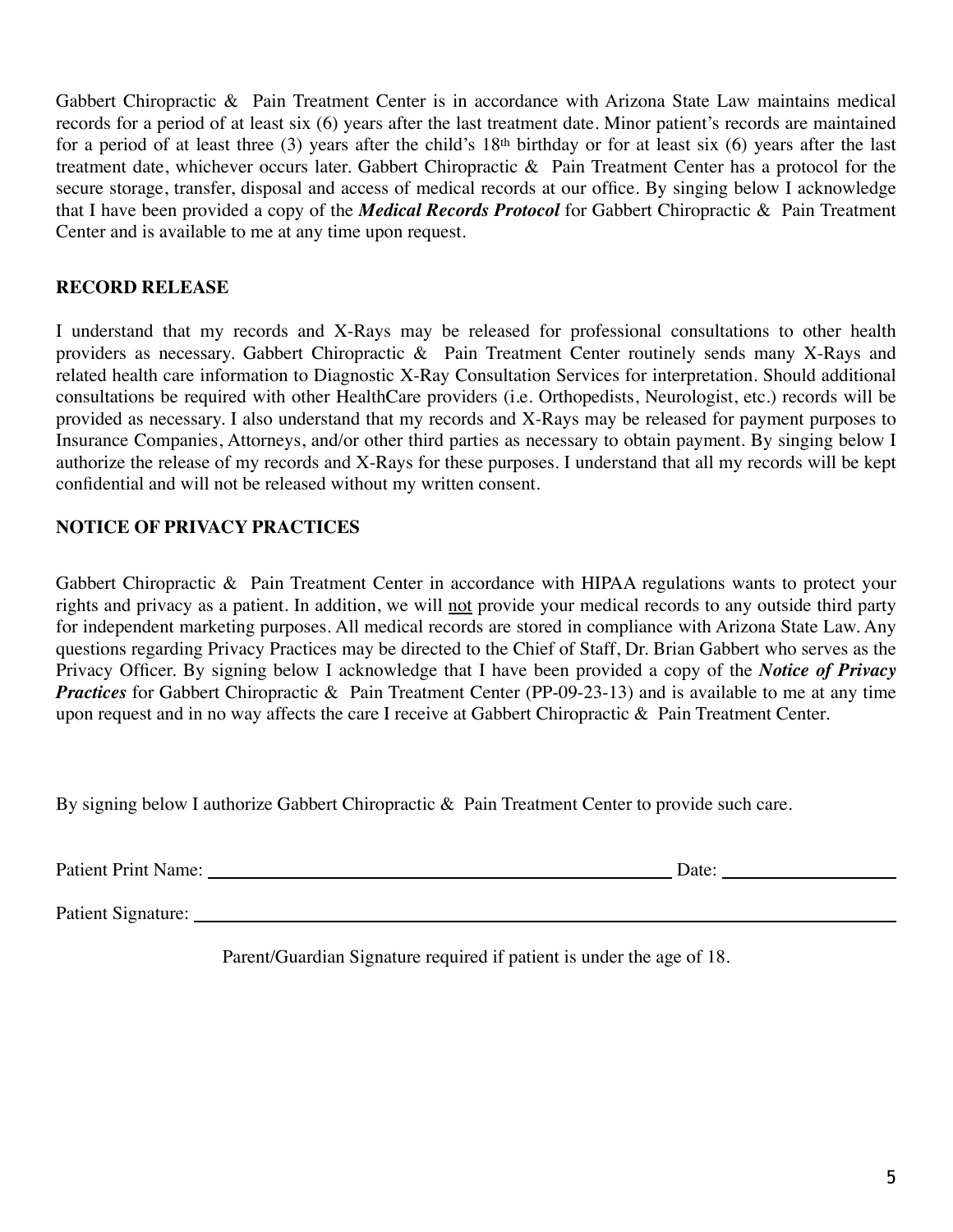#### **Gabbert Medical** 903 E Hwy 260, Suite 4 | Payson, Az 85541 **P:** 928-472-2225 | **F:** 928-468-0002 www.Gabbertcc.com

## **OFFICE POLICIES**

#### **OFFICE HOURS**

Our office is open Monday-Thursday 9:00 am to 6:00 pm and Friday 9:00 am to 1:00 pm. Patients are not scheduled from 1:00 pm through 2:00 pm during lunch. We are closed in observance of all major holidays.

#### **NEW PATIENTS**

For purposes of maintaining continuity of care, we ask that first time patients bring us the latest relevant records with the most recent test results, MRI / CT / XRAY/BLOOD WORK and current medications list. We do ask that you remain the sole custodian of your entire medical records from your previous healthcare providers. Should there be a need to further examine your previous records; our providers will have you bring your records back for additional review during subsequent office visits.

#### **COURTESY**

We strive to provide the best medical care for our patients. While we make every effort to provide prompt ontime service, the healthcare needs of each individual do not necessarily lend themselves to an exact schedule. We therefore appreciate your understanding and patience if you have to wait a few extra minutes. If you have any suggestions or complaints for our office, please let us know. Angry or foul language directed to our staff regardless of the issues involved will absolutely not be tolerated and will be grounds for immediate dismissal from our practice.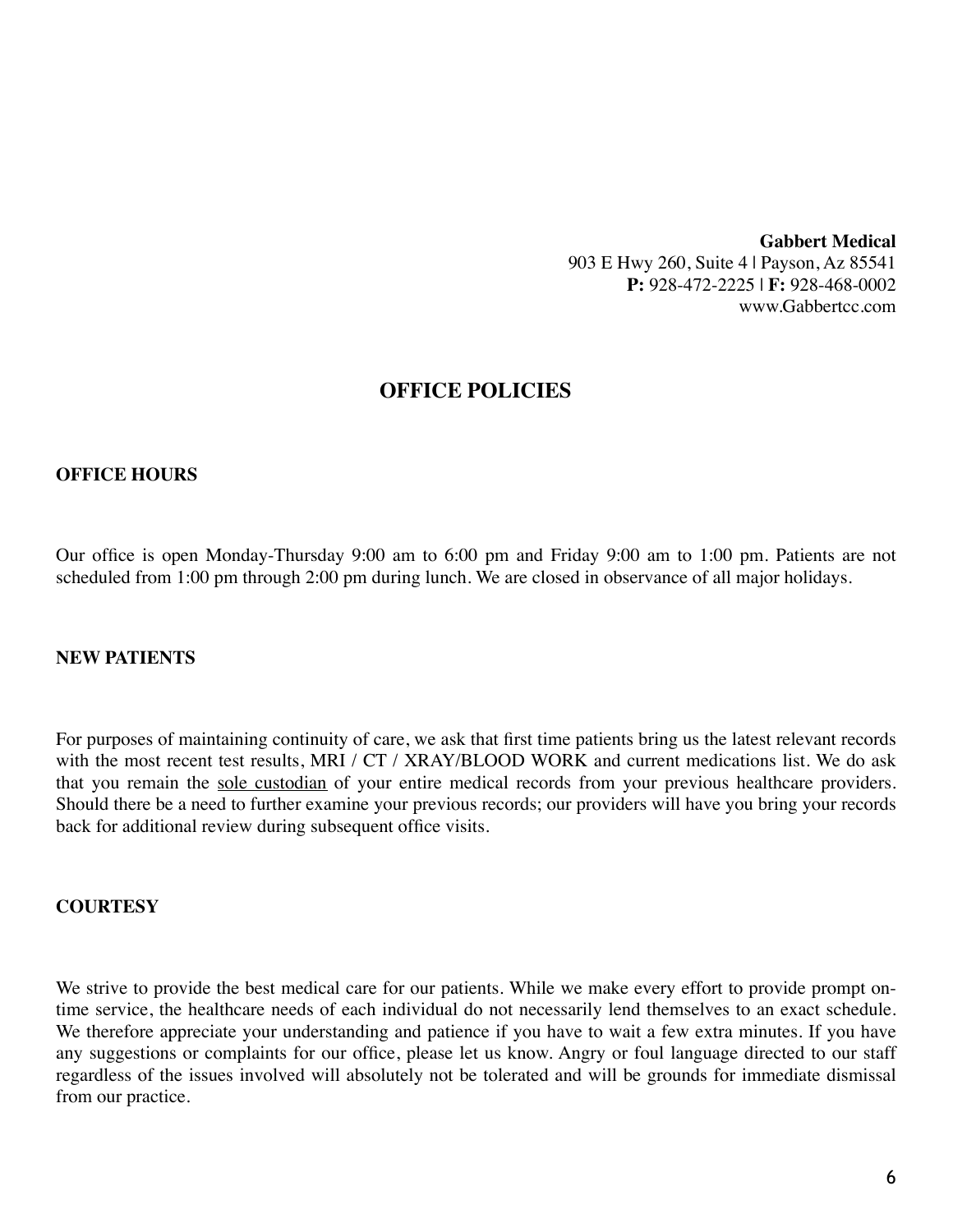## **SUPERVISION OF CHILDREN & MINORS PRESENT WITHOUT PARENTS OR LEGAL GUARDIAN**

Although we provide an area for children to entertain themselves, for safety reasons, we depend on parents to properly supervise their child(ren) at all times. Our staff cannot watch your children. Under no circumstances should a child under the age of 10 be left unattended. We also require a consent form signed by a parent or legal guardian to legally provide medical care to minors 16 and 17 years of age when the parent or legal guardian cannot be present. Minors 15 years of age or younger must be accompanied by a parent or legal guardian.

#### **CHANGES IN ADDRESS, BILLING, OR CONTACT INFORMATION**

Please notify our office in writing of any changes of address, telephone, billing or contact information. It is imperative that we have the most current information on file.

#### **FEES & PAYMENTS**

Prices/Fees are subject to change. Payment in full is due at the time services are rendered. We do not except any forms of insurance. We accept credit/ debit cards, cash, personal check, cashier's checks, HSA cards. A copy of your driver's license or photo ID will be taken for your file on record. Should you require a payment plan, our office manager will be glad to discuss your options with you.

Balances over 120 DAYS due may be sent to a collection agency unless other arrangements have been made. A \$50 fee may be assessed on accounts placed in collections. We may also elect to discharge you from our practice should you fail to comply with our policy.

#### **APPOINTMENTS AND NO SHOW**

We make every effort to provide prompt medical care to all of our patients. If you are unable to keep a scheduled appointment, please let us know at least 24 hours in advance. A NO SHOW is when a patient fails to keep a scheduled appointment and does not give an appropriate amount of notice time. If you are scheduled for IV and or Injection therapy and no show, a fee may be assessed to cover the cost of wasted product if the IV or injection was pre-made. Fees will be assessed as follows, IV-\$100.00 / Injection-\$20.00 In the event that you have a special circumstance regarding your missed appointment, please contact our office manager. We understand that there may be issues beyond your control and want to be understanding of special circumstances.

If you are delayed and cannot make an appointment on time, please call to advise us of your situation and provide an estimated time of arrival. Any significant delay may require the visit to be rescheduled.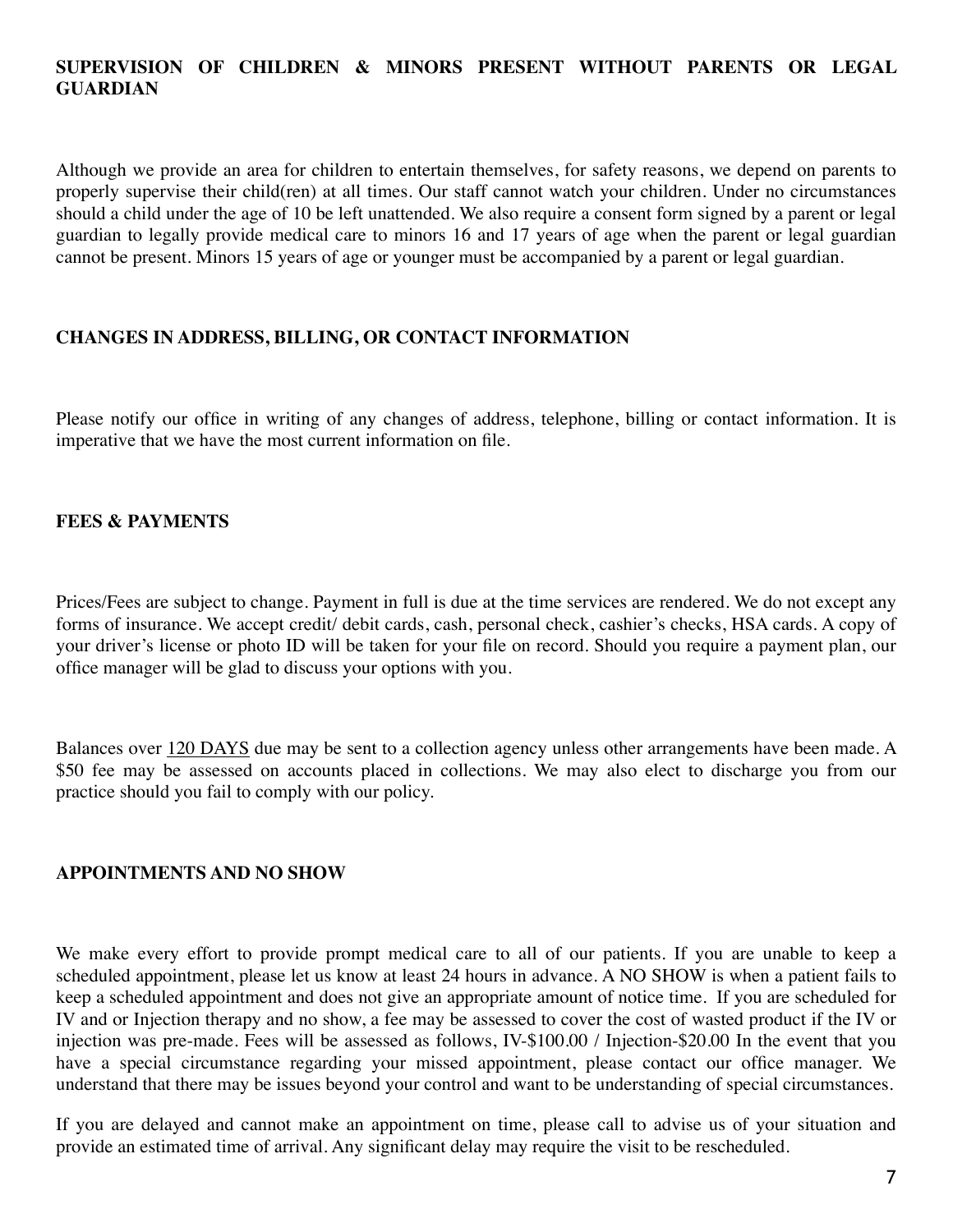Should you have more medical issues that need to be addressed, please inform our staff when calling for appointments, and we will schedule more time for you accordingly. Multiple family member appointments must be scheduled in advance. Family members who are present at the time of another member's appointment, but are not scheduled, may be required to schedule an appointment at a later time.

#### **TELEPHONE MESSAGES & PROCESSING OF REFERRALS**

We will try our best to respond to your messages as soon as possible. However, please be aware that messages may take up to 24 HOURS to process and respond. More often than not, if your questions require extensive attention, the doctor may elect to have you make an appointment and come for further evaluation for quality assurance purposes.

## **MEDICAL RECORDS & FORMS**

All requests for medical records must be on a HIPPA approved form, which must be properly and completely filled out and signed by the patient or legal guardian. Improperly filled out forms may delay your request. Please allow at least 10 BUSINESS DAYS for processing.

Medical records released to a new provider, specialist or school: For continuity of care and as a courtesy to the patient, our office will forward records requested at no charge.

Medical records released to the patient, some insurance companies, law firm or miscellaneous requests: Records are subject to copying fees.

## **IN A LIFE THREATENING SITUATION, PLEASE CALL 911 IMMEDIATELY.**

Our friendly staff is committed to making your visit as pleasant as possible. Your comments or concerns are important to us. We rely on them to continue to improve our quality medical care to you and your family.

By signing below, I understand and agree to the office policies and procedures explained above. A copy of the office policies and procedures along with notice of privacy information regarding Gabbert Chiropractic & Pain Treatment Center will be available to me upon request.

Patient Print Name: Date: Date:

Patient Signature:

Parent/Guardian Signature required if patient is under the age of 18.